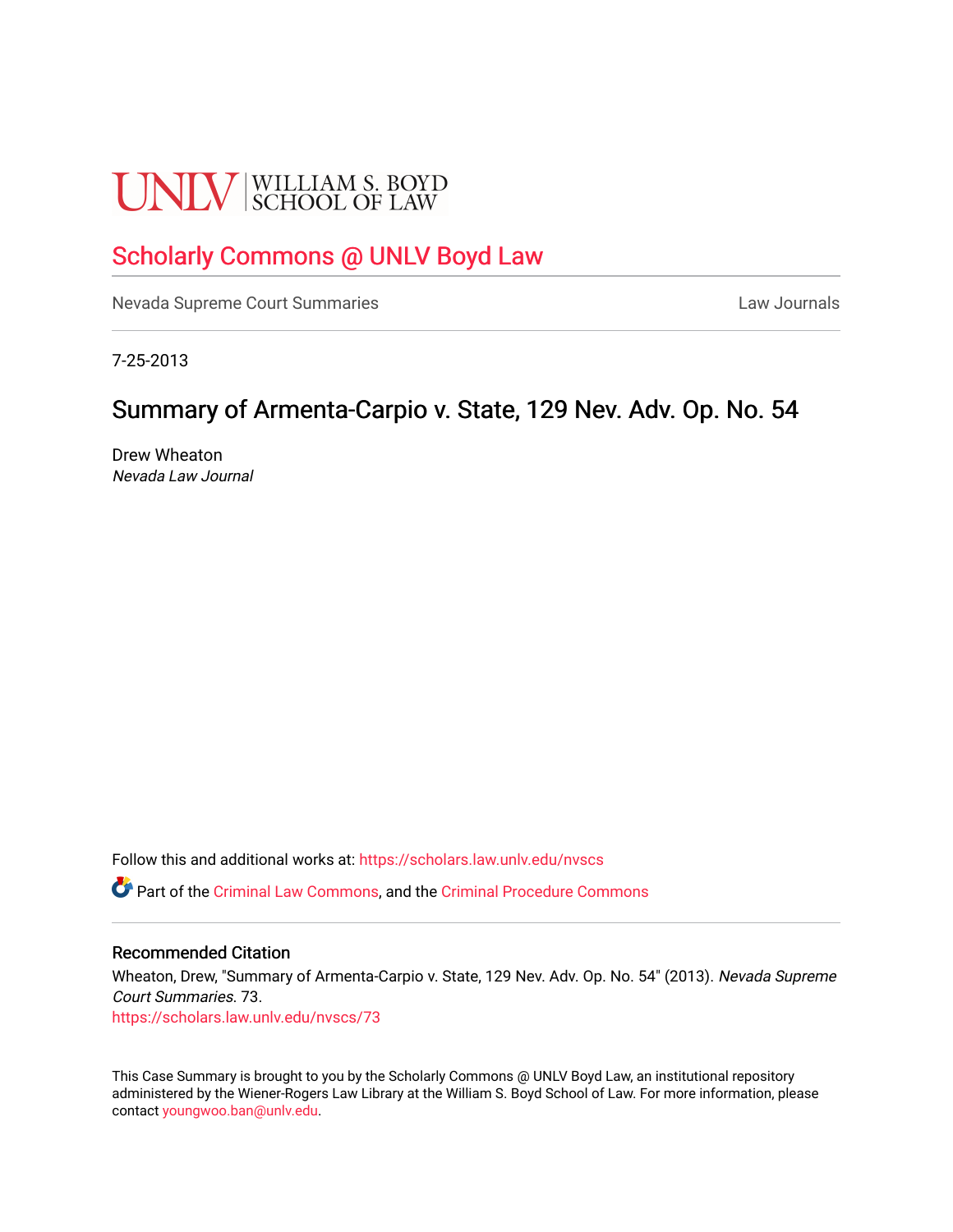*Armenta-Carpio v. State*, 129 Nev. Adv. Op. No. 54 (July 25, 2013) 1

#### CRIMINAL LAW AND PROCEDURE

#### **Summary**

The Court considered whether a concession-of-guilt strategy is equivalent to a guilty plea, thus requiring the district court to canvass a defendant to determine whether he knowingly and voluntarily consented to the concession of guilt.

#### **Disposition/Outcome**

The Court concluded that a concession-of-guilt strategy is not equivalent to a guilty plea; therefore, the district court had no obligation to canvass the defendant with regard to his concession-of-guilt strategy. Consequently, the Court overruled *Hernandez v. State*<sup>2</sup>, which held that a concession of guilt is the functional equivalent of a guilty plea, on the grounds that the rationale behind *Hernandez* was unsound and inconsistent with the Supreme Court's decision in *Florida v. Nixon*. 3 As such, the Court affirmed the district court's ruling.

#### **Factual and Procedural History**

Armenta-Carpio was charged with attempted sexual assault of a child under 14 years of age, five counts of lewdness with a child under 14 years of age, attempted lewdness with a child under 14 years of age, and child abuse and neglect for his reproachable behavior towards his young daughter over a five year period. During opening statement at trial, defense counsel conceded that three of the eight incidents charged by the State were consistent with Armenta-Carpio's police statement, instead arguing that the State had overcharged the case. In a hearing outside of the jury's presence, the district court asked Armenta-Carpio about "whether he had agreed to counsel's strategy to conceded guilt as to some conduct while challenging the number of incidents alleged by the State," and he responded that he agreed to the concession-of-guilt strategy. 4

The defense counsel's tactics failed, and the jury found Armenta-Carpio guilty on all counts. This appeal followed.

#### **Discussion**

Justice Parraguirre delivered the unanimous opinion of the court.

Relying on *Hernandez*, Armenta-Carpio argued that the district court inadequately canvassed him after he revealed his concession strategy. In *Hernandez*, the Court concluded that

 

<sup>1</sup>  $\frac{1}{2}$  By Drew Wheaton.

*Hernandez v. State*, 124 Nev. 978, 194 P.3d 1235 (2008).<br><sup>3</sup> *Florida v. Nixon,* 543 U.S. 175 (2004).<br><sup>4</sup> *Armanta Carpio v. State*, 120 Nov. Adv. Op. No. 54 at 3.

*Armenta-Carpio v. State,* 129 Nev. Adv. Op. No. 54 at 3 (July 25, 2013).